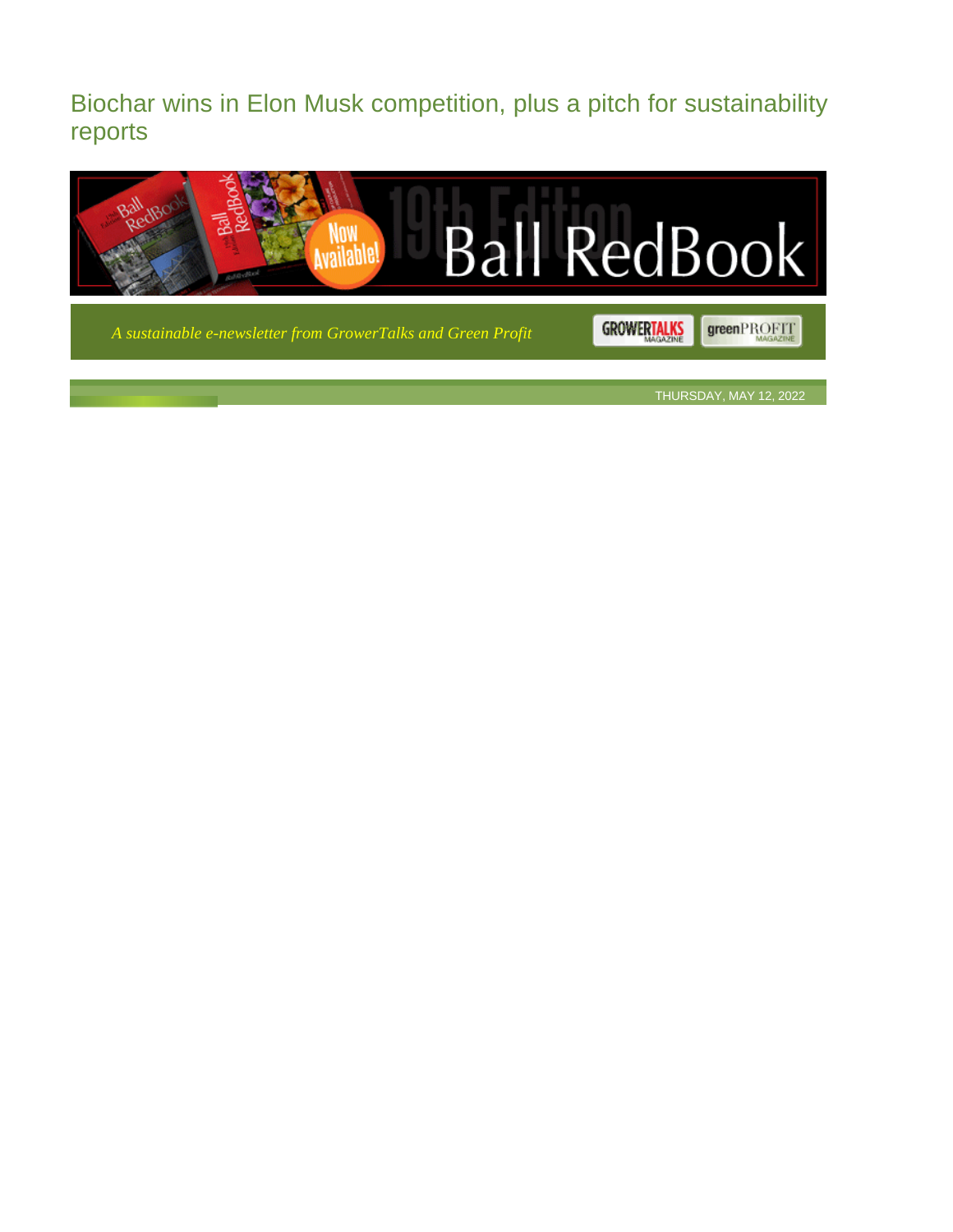subscribe



August 1-5 Lancaster, PA

#### PerennialPlant.org



# **Ball Culture Guide**

THE **ENCYCLOPEDIA** OF SEED **GERMINATION** 

By JIM NAU

**GROWERTALKS** MAGAZINE & BALL HORTICULTURAL **COMPANY ARE** HAPPY TO PRESENT:





# eenTalks sustainability e-news

#### COMING UP THIS WEEK:

Elon Musk's Biochar Winners Look at this Report Nat'l Pollinator Subcommittee Free Webinar Dramm's Solar Panels p.s. from the Outpost



## **3 Biochar Winners in Elon Musk Prize**

Elon Musk has been hitting the news a lot lately for his Twitter endeavors, but receiving a little less attention are the winners of his recently announced XPrize Carbon Removal competition. Fifteen winners each received \$1 million and they will all go on to compete for the balance of the \$100 million in prize money.

Notably, three biochar efforts are among the 15 winners:

NetZero: this French company aims to deploy large-scale biochar production in tropical areas.

BioEconomy Institute at Iowa State University: developed a self-heating pyrolyzer for making biochar.

Takachar and Safi Organics: a joint venture that built a low-cost system to rapidly and profitably scale biochar deployment without being dependent on carbon offset credits or centralized facilities.



# **Why You Should Look at Sustainability Reports**

Lumileds just released its 2021 Sustainability Report. Take a look. Now, I know most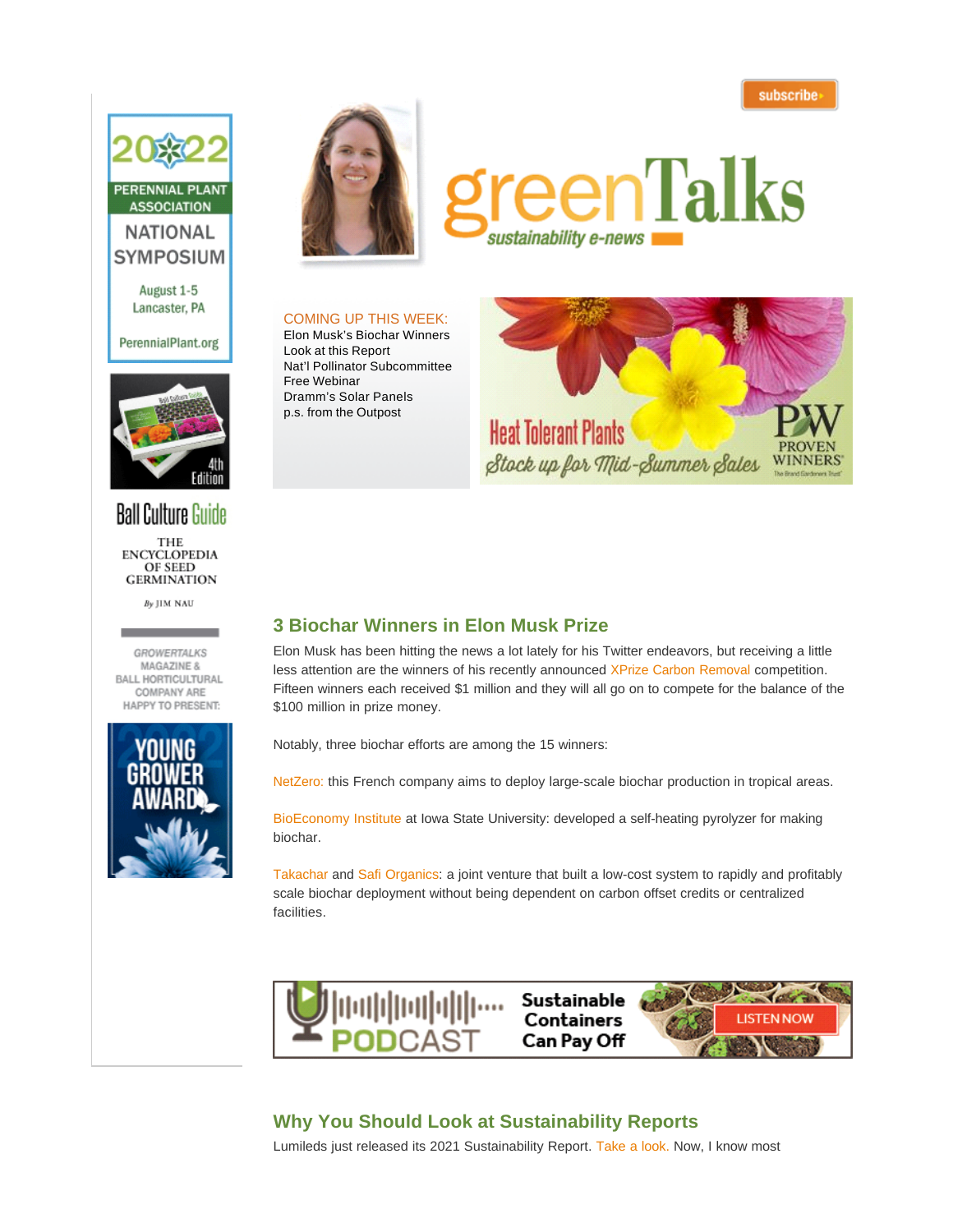greenhouses and retailers probably aren't in a position to create their own sustainability reports (if you do, share it with me!), but I bet you can find some great ideas for ways to communicate sustainability to your customers, even if it's one infographic or social media post at a time.



And if you're trying to formally articulate your sustainability, browsing the sustainability reports of other companies is a great way to see the kinds of priorities they focus on and what kind of metrics they measure.

If you're already involved in a certification program such as MPS, you are already probably sitting on a pile of data and information that could easily be transformed into graphics to tell the story of your business and its sustainability.

If you flip through Lumileds' report, you'll see they address everything from climate change to the impacts of their products, a safe workforce, conserving water, reducing waste, supporting their communities and their environmental targets for the future.



### **National Pollinator Subcommittee**

The U.S. Department of Agriculture (USDA) is seeking nominations for members to their newly formed National Pollinator Subcommittee. The subcommittee will be part of the National Agricultural Research, Extension, Education and Economics (NAREEE) Advisory Board, which provides feedback to the Secretary of Agriculture, USDA's science agencies, and university collaborators on food and agricultural research, education, extension, and economics priorities and policies.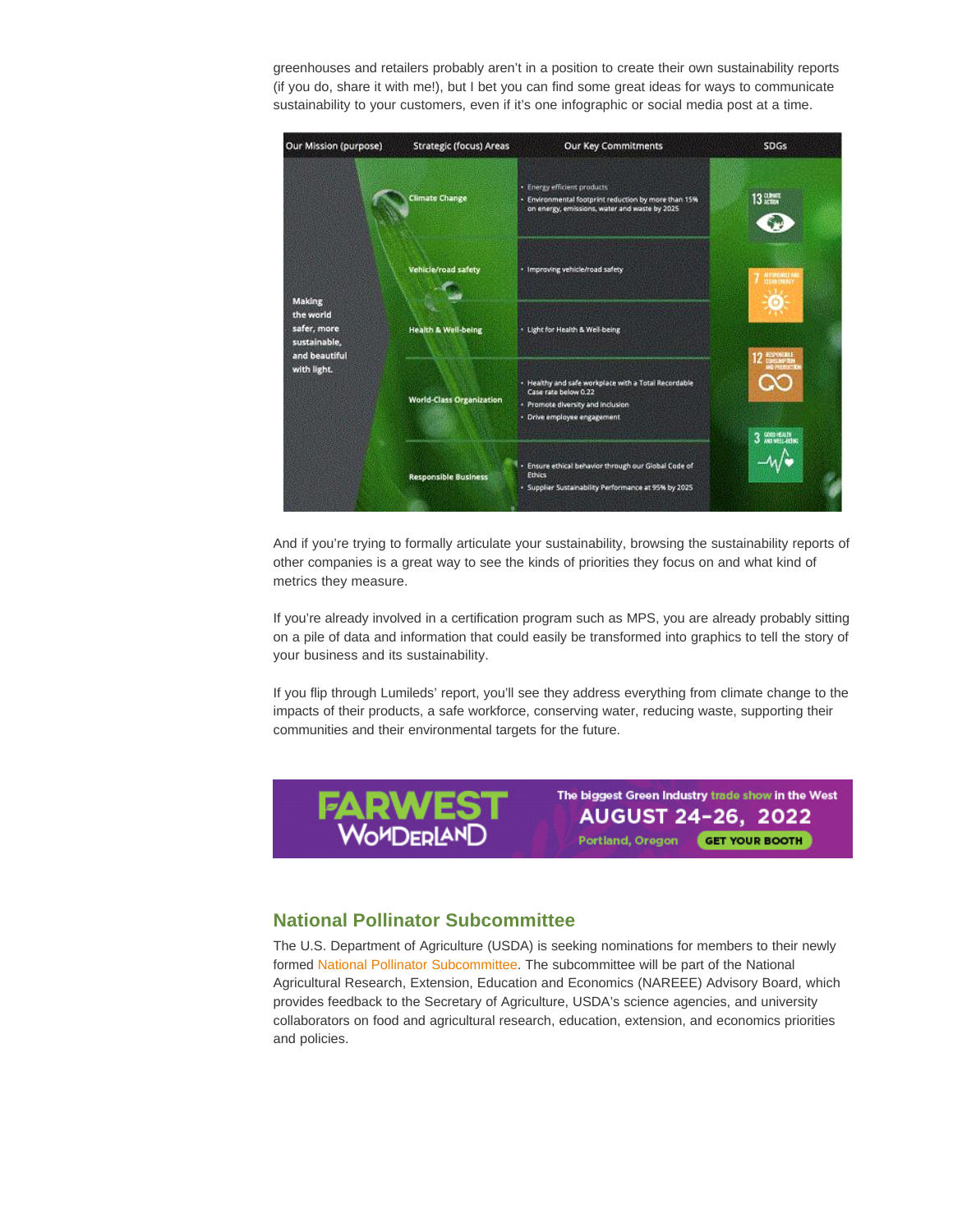

The new group will provide input on USDA pollinator priorities and goals and will make recommendations to strengthen USDA pollinator research efforts. They're looking for individuals with diverse expertise in pollinator health to serve one- to three-year terms.

Interested? Or know someone who should be? The USDA will only take nominations until May 31, 2022. For application info, go HERE.



# **Webinar Alert—Intrinsa: Plants Powered for a Greener Future**

That's the title of our newest FREE webinar, scheduled for 1:00 p.m. Eastern/Noon Central on Tuesday, May 24.

What does that mean? It's about a new way of breeding called Intrinsa from Dümmen Orange, which is a method that analyzes the plant's genetic code to speed up the traditional breeding process, resulting in better disease resistance, plant performance and (germane to this enewsletter), more economical and sustainable crops for the future.

That was a very short description, but our webinar presenters Stephanie Whitehouse (Regional Product Manager–Decorative Annuals) and QiuXia Chen (Regional Product Manager–Garden Mums) will go into greater detail to discuss how this breakthrough in breeding will benefit you, the grower.

Hosted by Chris Beytes, editor, GrowerTalks/Green Profit and Acres Online and sponsored by the fine folks at Dümmen Orange, who put the free in free webinar. Sign up at www.growertalks.com/webinars/.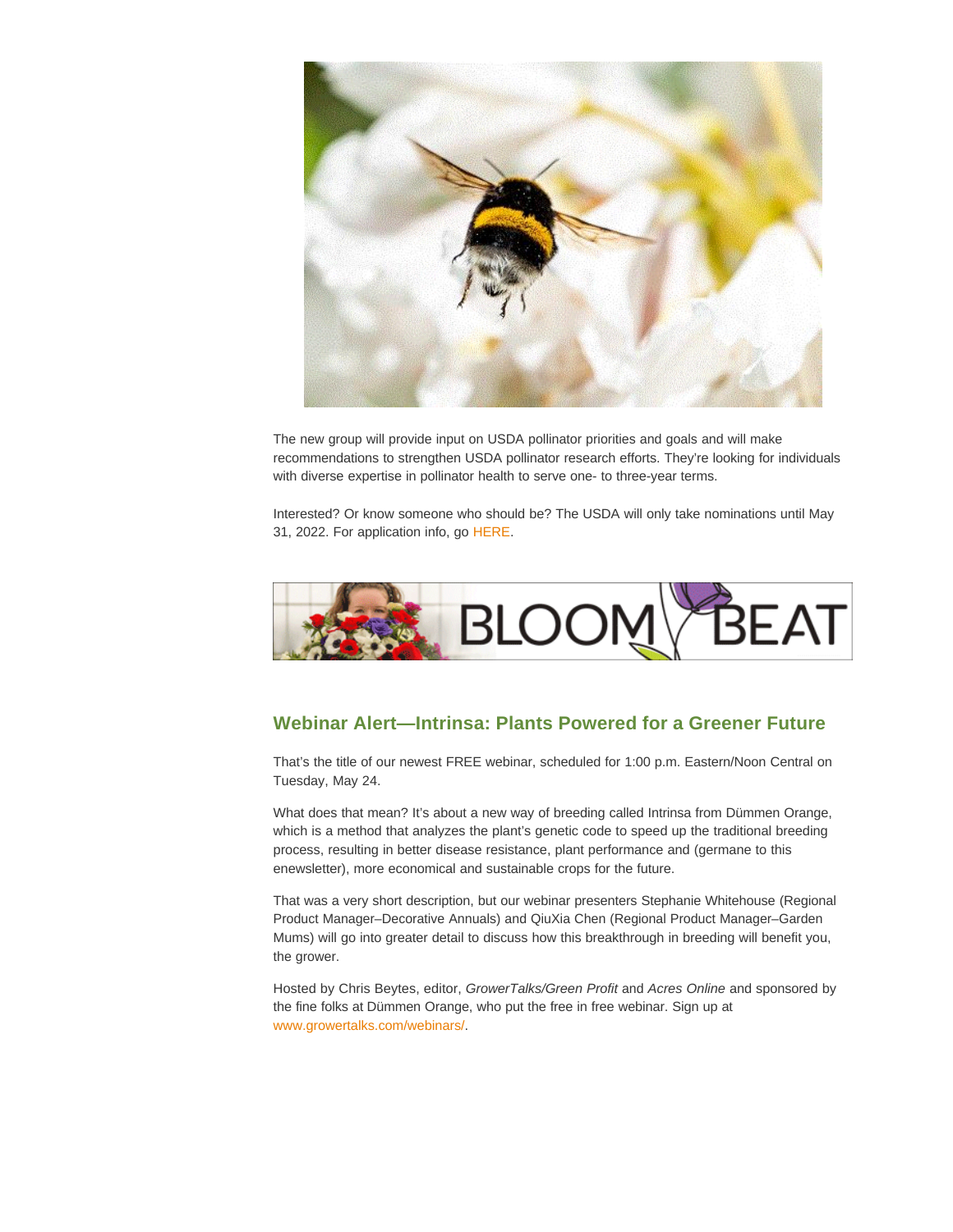#### **Dramm's Solar Panels**

I received word the Dramm Corporation has installed 286 solar panels at their new headquarters in Manitowoc, Wisconsin. That's 18,000 sq. ft. of ground-mounted solar panels that will bring an energy savings of 161,990 kw each year.



In a press release, Dramm's president, Hans Dramm, said, "The addition of solar PV enhances our long-term commitment to saving energy and being environmentally conscious. We expect the array to provide at least 90% of our annual energy needs with options for future growth. The panels are dual-sided, which adds to their efficiency by allowing for the collection of photovoltaic energy refracting from the ground and collected from direct contact. It's all very cool!"

Dramm's new warehouse is complete and they expect the office building to be done in the late summer of 2022.

## **P.S.**

I have nothing new to report at the Outpost. It snowed again last weekend. (Yes, I've been saying that for the last 6 weeks.) All my starts are leggy and leaning towards the window in despair. And in fact, at this very moment, another round of snow is spitting through the morning fog. Stay tuned.

Until next time,

Jennifer

Jennifer Duffield White jwhite@ballpublishing.com

**This email received by 27,257 loyal readers!**